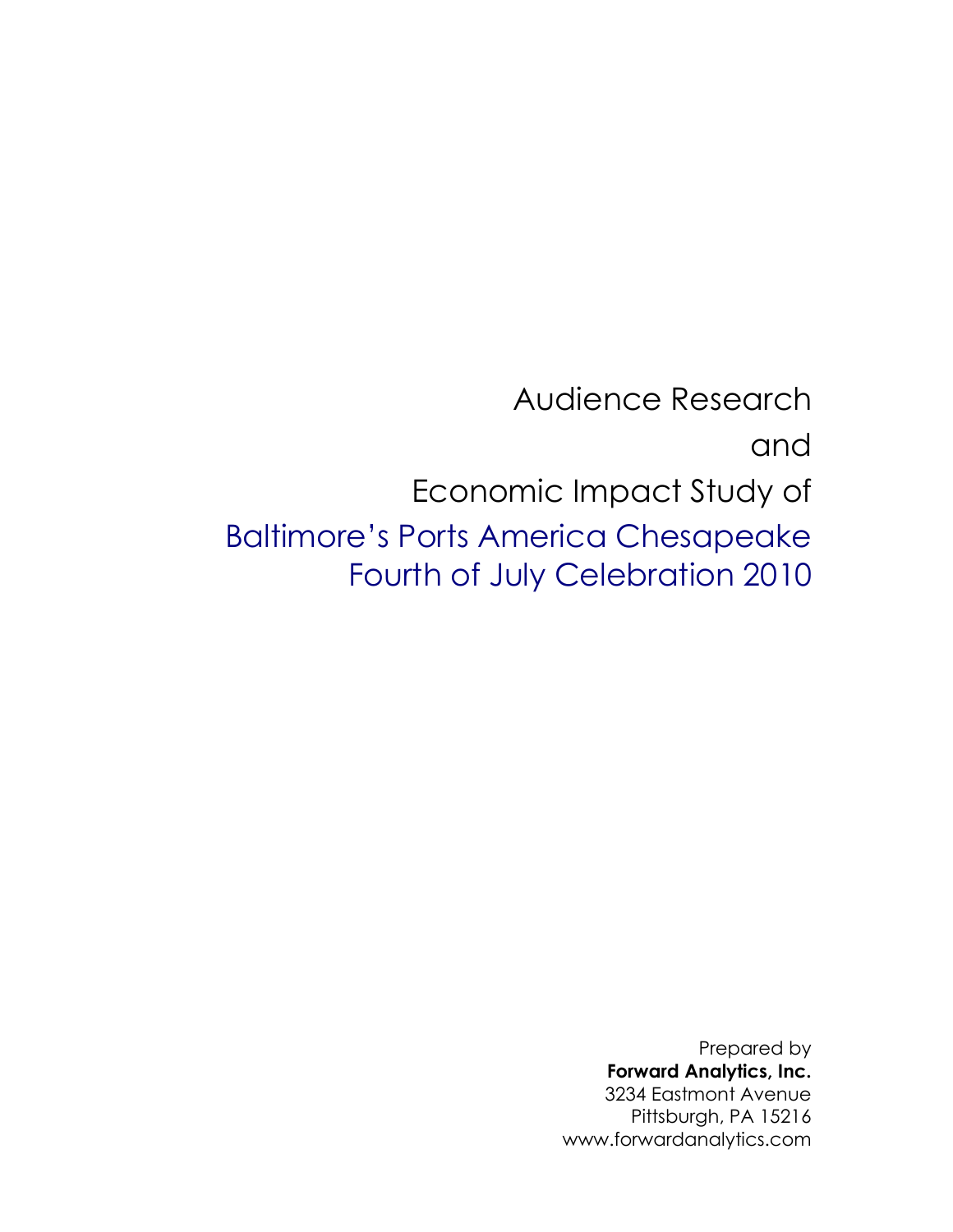## **Highlights of the Study**

The main event of most Fourth of July celebrations is, of course, the nightly fireworks display providing a colorful celebration of American Independence. Though many cities have had to make deep cuts to combat the recession's effects, visitors and residents of Baltimore continue to enjoy the Fourth of July tradition. An estimated 120,000 people canvassed Inner Harbor and the surrounding neighborhoods to view the brilliant colors in the sky and their reflections in the water. The crowds came as early as noon to discover, or rediscover, the City. As they waited for the explosion in the sky, visitors spent money in shops and restaurants and at attractions.

- Baltimore"s Ports America Chesapeake Fourth of July Celebration 2010 attracted an estimated 120,000 people to the Inner Harbor/downtown area. While a total of 82.6% of attendees came from outside of downtown Baltimore, an overwhelming 42.6%, or more than 51,000 visitors, came to Inner Harbor/downtown from out-of-state.
- July 4, 2010 had a total economic impact on the City of Baltimore business volume of \$13.6 million, comprising \$5 million in direct impact and a further \$8.6 million in indirect impact. Direct spending by visitors generated \$268,136 in sales tax revenues for the State of Maryland.
- Overnight guests spent an estimated \$1.1 million at local hotels. Hotel expenditures generated an estimated \$80,057 in tax revenues that goes directly to the City of Baltimore, and \$64,045 for the State of Maryland.
- 62.4% of survey respondents indicated "fireworks" are the primary reason for visiting Inner Harbor/downtown for Fourth of July. "Enjoying the atmosphere or socializing" (50.4%) is another top reasons for visiting Inner Harbor/downtown on the July 4th.
- Survey respondents were asked to rate the importance (on a four-point scale) of fireworks, free staged entertainment, variety of restaurants/ food, and available lodging. An overwhelming 92.6% of survey respondents indicate the fireworks display to be *very important* or *important.* The variety of restaurants and food is *very important* or *important* to 86.7% of visitors.
- 100% of interviewed restaurants and hotels *strongly agree* that Baltimore"s Ports America Chesapeake Fourth of July Celebration brings the City alive, creating an unparalleled atmosphere and experience for Baltimore residents and visitors alike.
- 100% of interviewed restaurants and hotels *strongly agree* or *agree* that  $\bullet$ Baltimore"s Ports America Chesapeake Fourth of July Celebration brings people to the Inner Harbor/downtown area and creates a significant economic impact for downtown businesses.
- For 27.5% of survey respondents, the July 4th holiday was the first time *in the past year* that they visited Inner Harbor/downtown. Thirty-three percent of survey respondents visited 2 or 3 previous times, while another 40% visited four or more times in the past year.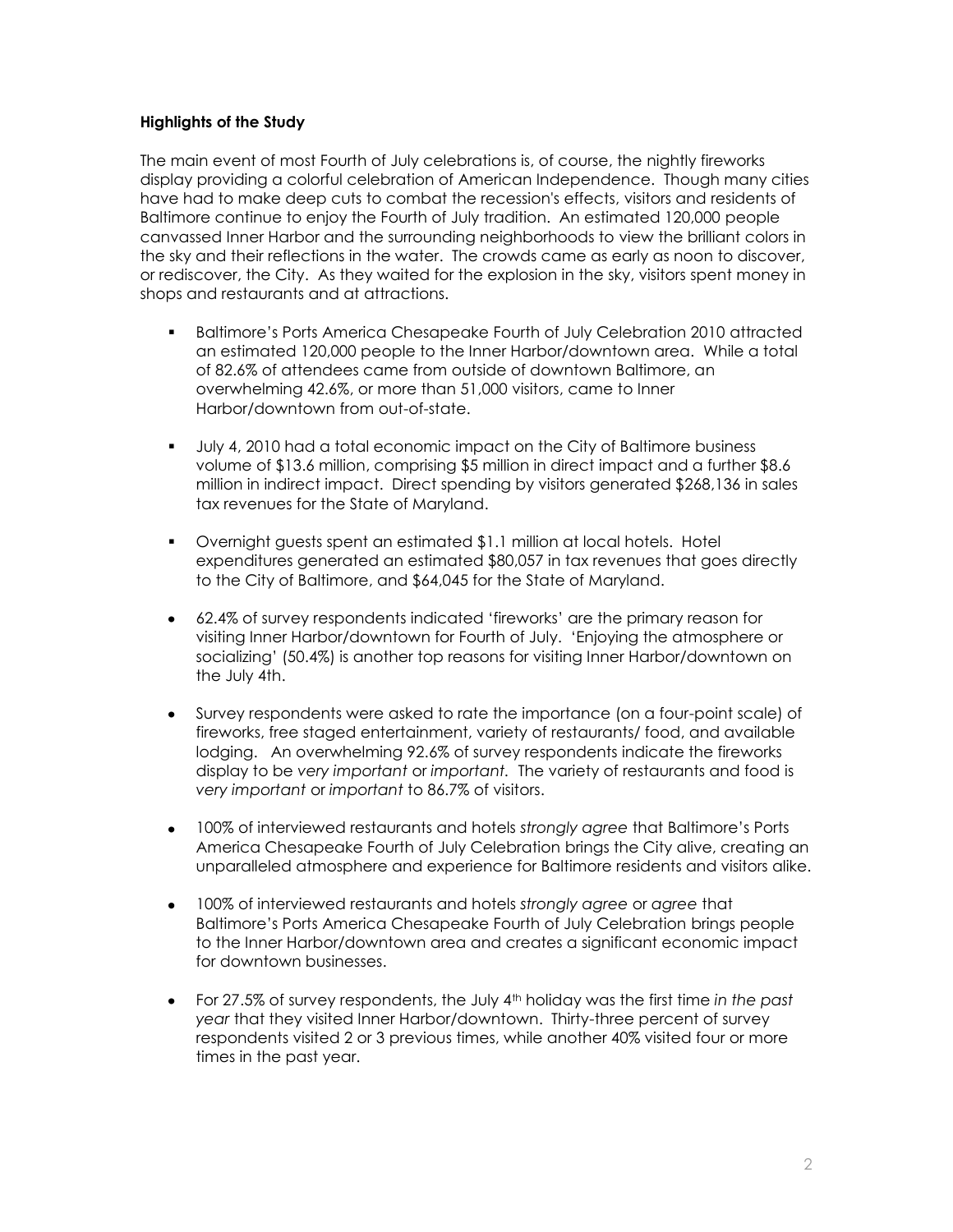Thirty percent all survey respondents earned an undergraduate degree, while another 21.8% earned a post-graduate degree. Accordingly, 46.8% percent of respondents indicate their household income to be \$50,000 and above.

### **Introduction**

The patriotic spirit of America is alive and well in the City of Baltimore. For over 200 years, this maritime City has celebrated our nation"s independence in a big way. Records date back to 1828 when in preparation for the Fourth of July celebration in Baltimore, several women were making an American flag to be flown on a miniature 40-foot ship to be pulled in the city parade.

Today, an estimated 120,000 people gathered in Inner Harbor/downtown and surrounding neighborhoods to commemorate our nation"s birthday. Harborplace was brimming with music all day long. Street performers began entertaining at the Harborplace Amphitheatre stage at noon and continued during the fireworks display at dusk. Visitors and residents spent the long sun drenched day exploring the sights and ambiance of the Inner Harbor area. Not only did they spend money in shops and restaurants, visitors took home a favorable impression of the City of Baltimore.

Research shows that investment in Baltimore"s Fourth of July fireworks brings a "high yield" in terms of returned economic value to the local businesses, government, and individuals. This investment takes a variety of forms including sponsorship dollars, investment by local governmental entities regarding policing and other services to support the event. What follows is a detailed account of the substantial ways in which for Baltimore"s Ports America Chesapeake Fourth of July Celebration impacts the economy of the Inner Harbor, City of Baltimore, and State of Maryland.

## **Purpose of Study and Methodology**

Forward Analytics, Inc. was hired by Baltimore Office of Promotion and The Arts to conduct audience research and an economic impact study for Baltimore"s Ports America Chesapeake Fourth of July Celebration. The primary goal of the research is to measure the economic impact of the July 4th fireworks celebration on the City of Baltimore, specifically its restaurants, hotels, retailers, and marinas. Such information is crucial to analyze the return on investment (ROI) for all constituents including; sponsors, local government, and the business community.

The study utilizes a customized survey to collect data from a random sample of visitors to the Inner Harbor area on July 4<sup>th</sup>, 2010. Prior to the event, Forward Analytics collaborated with BOPA to create a 2-page questionnaire. In-person interviews were administered by Forward Analytics staff to 204 adult attendees (age 18+). The sample size represents a statistical significance of +/-6.9% margin at the 95% confidence interval. The confidence level is considered significant for making sound business decisions.

In addition to the economic impact, the audience survey was designed to measure sponsorship awareness, demographics, and to what degree the sponsored fireworks display factors in drawing visitors to spend the Fourth of July at Inner Harbor or surrounding neighborhoods.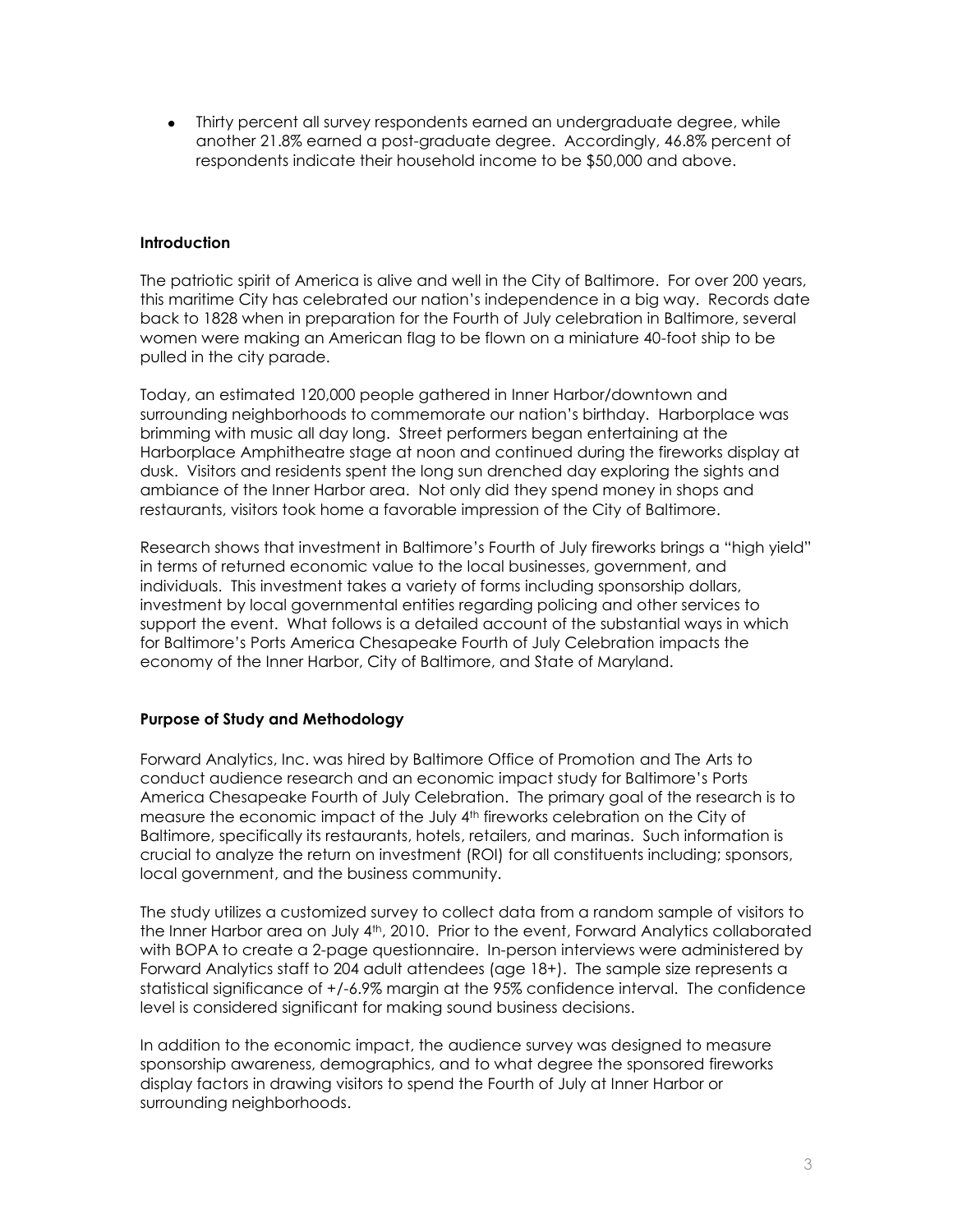The research also incorporates guided interviews with 10 hotels, 10 restaurants, and 10 marinas of the Inner Harbor. Similar to the audience survey, the goal of the business interviews is to gauge the impact of the Fourth of July fireworks display on the volume of business and the dollars spent by customers.

## **"Visit Characteristics" and Demographics**

As mentioned, an estimated 120,000 people celebrated July 4th at Inner Harbor and surrounding neighborhoods. Visitors came from all corners of Maryland and from many states along the east coast. Audience research demonstrates that 82.6% of July 4th visitors to Inner Harbor/downtown traveled from outside of downtown Baltimore to celebrate our nation"s independence.

Residence of Baltimore"s Fourth of July Celebration

| Downtown Baltimore                                            | 17.4%    |
|---------------------------------------------------------------|----------|
| <b>Baltimore Metropolitan Area,</b><br>not including downtown | $13.1\%$ |
| In Maryland, but outside Baltimore<br>Metropolitan Area       | 26.9%    |
| out-of-state                                                  | $42.6\%$ |

For 27.5% of survey respondents, the July 4th holiday was the first time *in the past year* that they visited Inner Harbor/downtown. Thirty-three percent of survey respondents visited 2 or 3 previous times, while another 40% visited four or more times in the past year.

*Why do people visit Inner Harbor for July 4th and how long to they stay*? The backdrop of Inner Harbor- the water, boats, and architecture- makes it a relaxing AND exciting place to spend a summer holiday. And when asked the *primary* reason for visiting Inner Harbor/downtown for the Fourth of July, 62.4% of survey respondents indicated "fireworks in the evening". "Enjoying the atmosphere or socializing" (50.4%) and "dining at restaurants" (27.7%) are also top reasons for visiting Inner Harbor/downtown on the Fourth.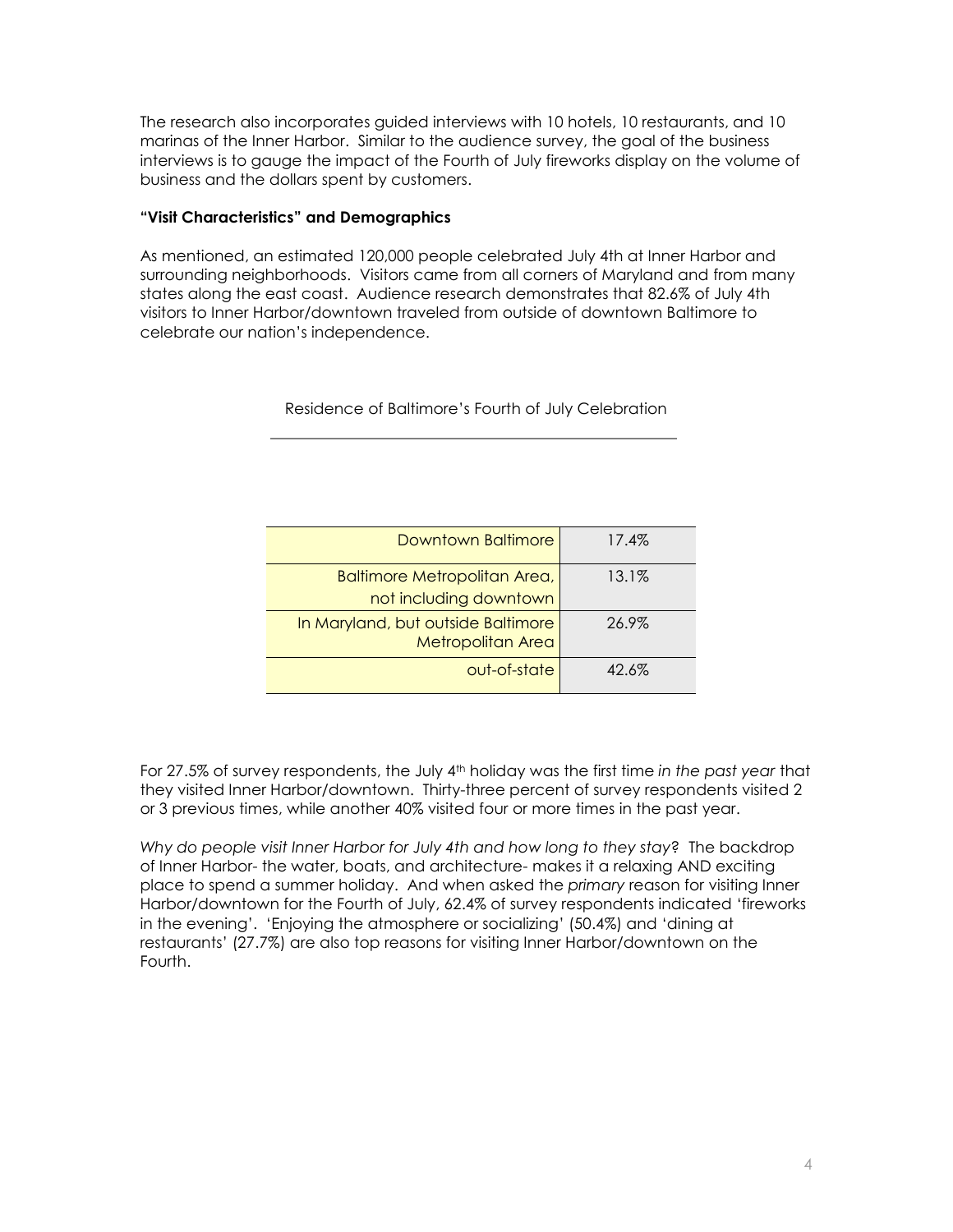How many times *in the past year* did you visit Baltimore"s Inner Harbor/downtown?



The perfectly sunny Sunday enticed visitors to spend the majority of the day at Inner Harbor and remain in the area for the fireworks display. Over half of survey respondents (67.7%) spent 5 or more hours in Inner Harbor and the surrounding neighborhoods, reportedly spending money and stimulating the economy.



How many hours do you plan to spend in Inner Harbor and the surrounding neighborhoods today?

Visitor party size ranges from just one visitor to groups of 12+. The average party size is 3.4. The mode for attendee party size, or the more frequently encountered party size, is two persons. Pairs rank the highest proportionally (36.3%), followed by groups of three people (20.9%).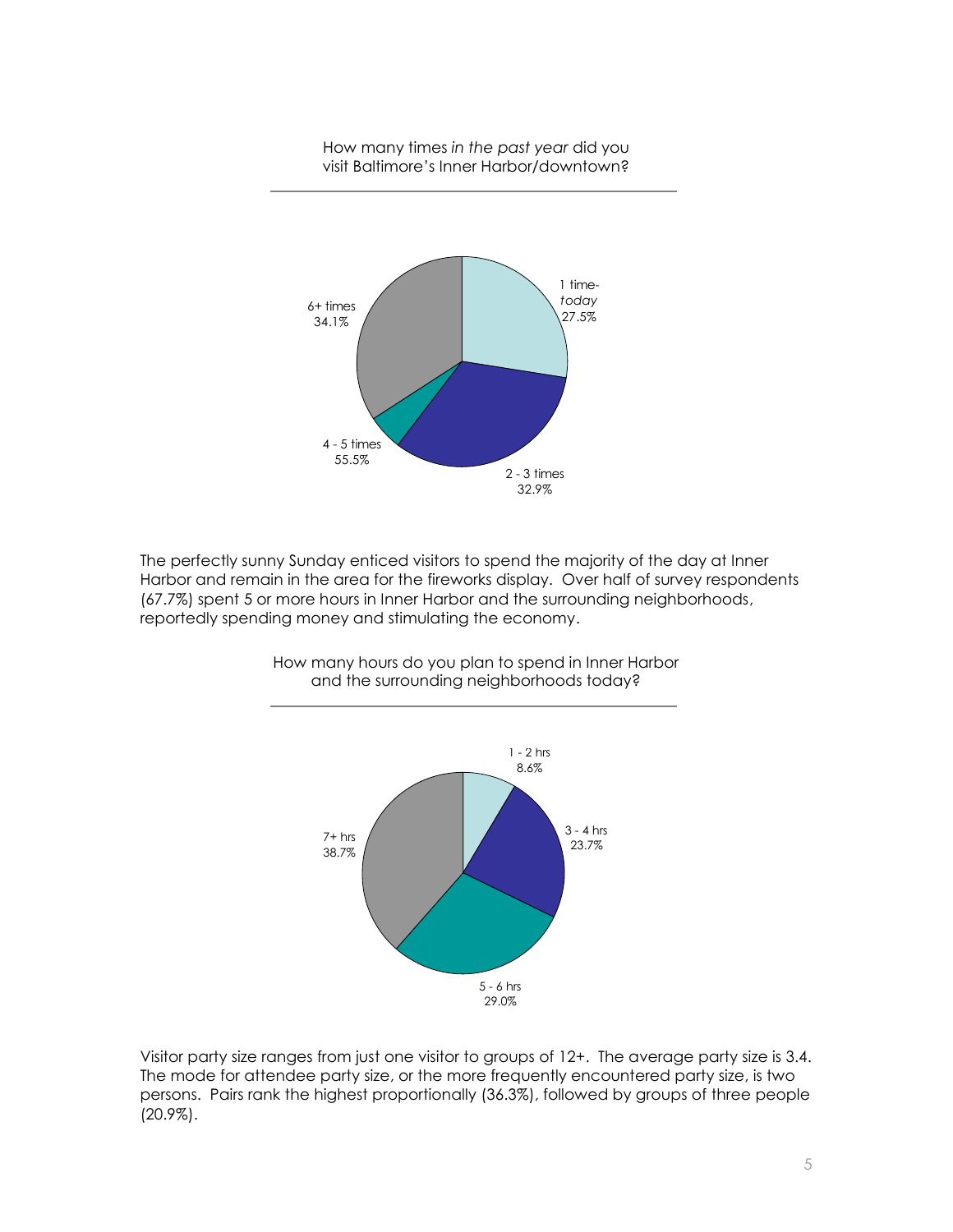Fifty-two percent of attendees celebrated the Fourth of July with their spouses/partners, while 36.5% celebrated with children. Another 41.9% of survey respondents celebrated their independence with friends.



Who did you spend the Fourth of July with?

Respondents were asked to check all that apply.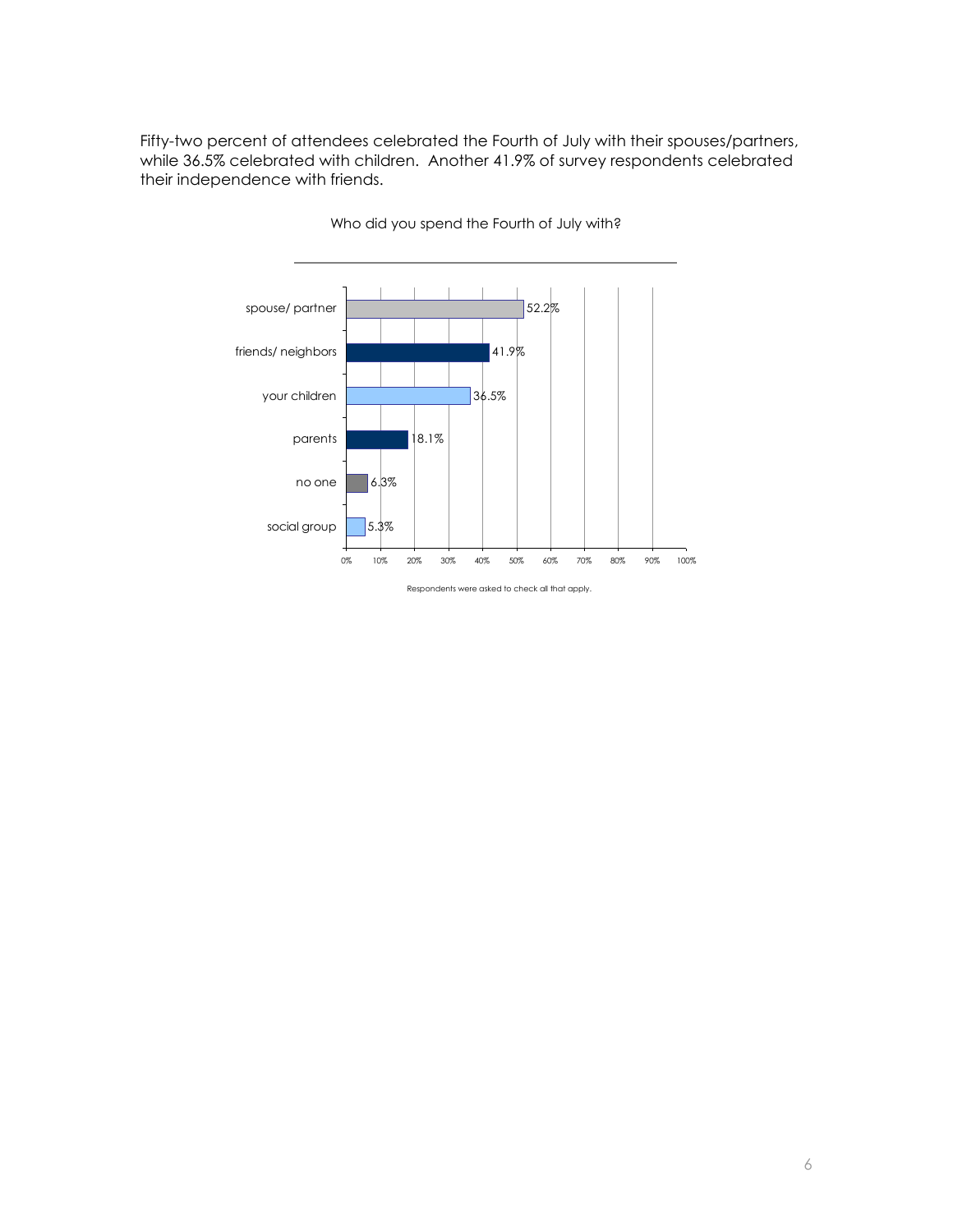Another survey question was designed to gauge the value of various entertainment options when deciding to visit Inner Harbor/downtown for the Fourth of July. Survey respondents were asked to rate the importance (on a four-point scale) of fireworks, free staged entertainment, variety of restaurants/ food, and available lodging. An overwhelming 92.6% of survey respondents indicate the fireworks display to be *very important* or *important.*



#### *When deciding to visit the Inner Harbor/downtown for July 4th, how important are the following?*







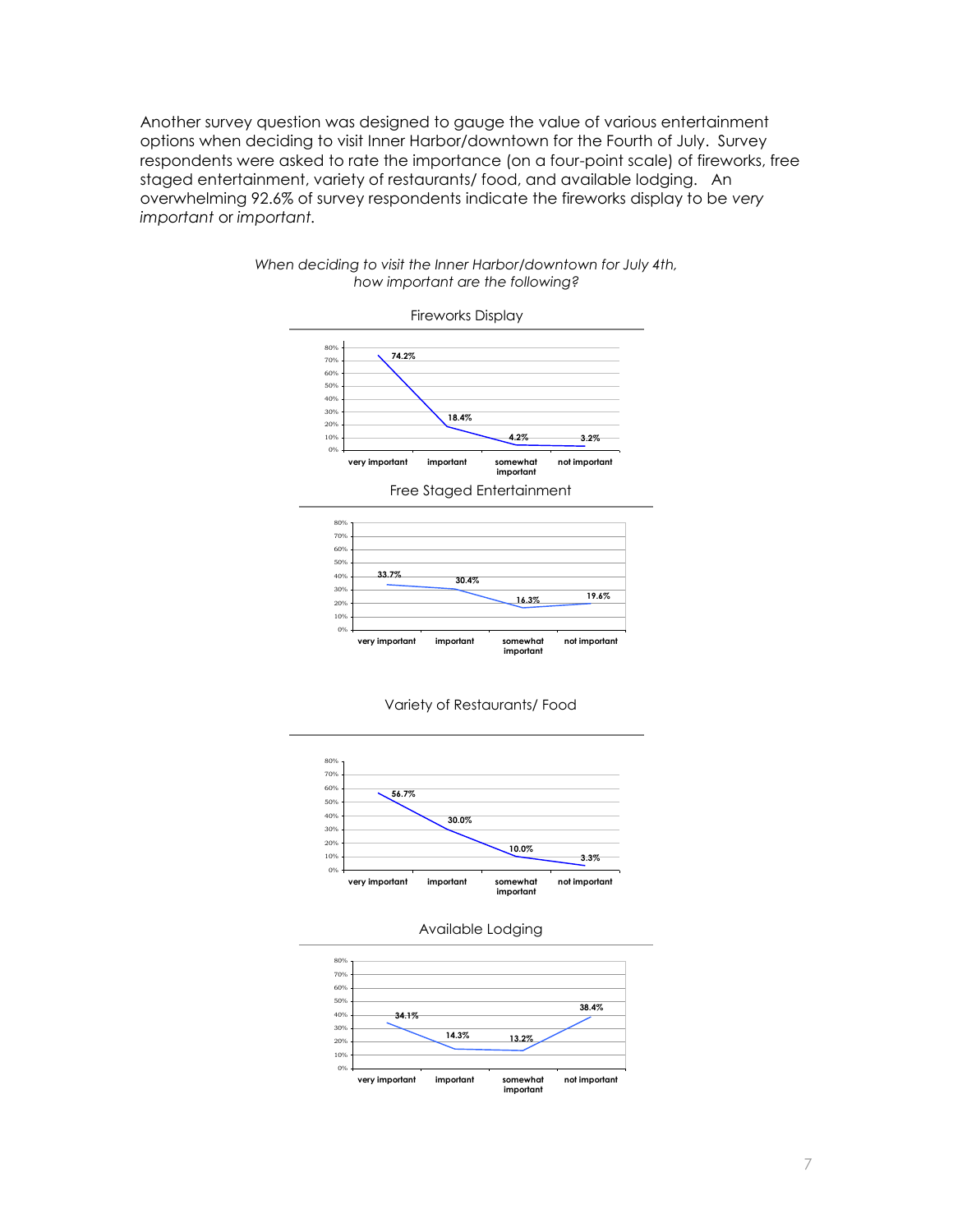Perhaps the most revealing data regarding the importance of fireworks comes from the following questions. Survey respondents were asked, "How likely would you have visited Inner Harbor/downtown for the Fourth of July if there were no fireworks display?" Fiftytwo percent indicated *not likely* or *not likely at all*. That"s an estimated 62,400 visitors who would have spent their money elsewhere. Furthermore, 16.3% of survey respondents were *not likely* or *not likely at all* to visit Inner Harbor/ downtown for the Fourth of July if there was no music or staged entertainment. Clearly, Ports America Chesapeake Fourth of July Celebration attracts people to the Inner Harbor/downtown area creating a significant economic impact for the local businesses.

Baltimore"s Fourth of July fireworks display proves to be a worthwhile investment and will continue to generate economic impact for the City of Baltimore, specifically Inner Harbor and the surrounding neighborhoods, for years to come. An overwhelming 76.6% of survey respondents are *very likely* or *likely* to visit Inner Harbor/downtown for the Fourth of July *in the next three years*.



How likely are you to visit Inner Harbor/downtown for July 4th *in the next three years*?

The following data aims to provide quantifiable demographic information that can help form, support, or benchmark the direction of the event.

Visitor Demographics

Age

- 26.8% are 18-24 year olds
- 25.6% are 25-34 year olds
- 26.8% are 35-49 year olds
- $\bullet$  19.5% are 50-64 year olds
- 1.3% are 65+ year olds  $\bullet$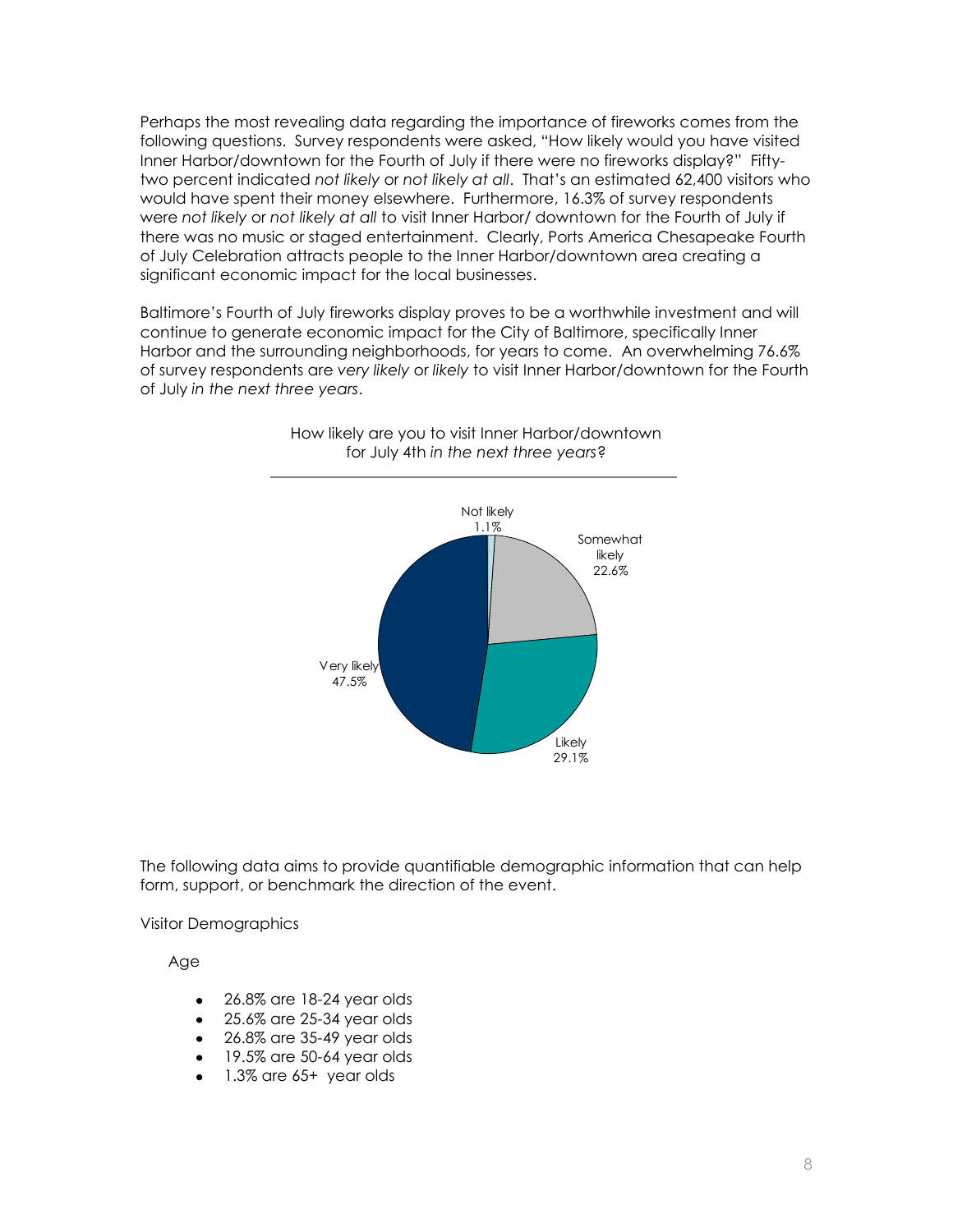# Gender

- 55.7% male
- 44.6% female

# Marital Status

- 43.9% single
- 35.4% married
- 13.4% partnered
- 7.3% separated/ divorced
- 33.4% live with dependent children

## **Education**

- 15.6% high school graduates
- 32.1% some college/technical or vocations school
- 30.5% four-year college
- 21.8% post graduate degree

## Income

- $\bullet$  11.7% less than \$25,000
- $\bullet$  29.9% \$25,000 to \$49,999
- $\cdot$  20.8% \$50,000 to \$74,999
- $\bullet$  13.0% \$75,000 to \$99,999
- $\bullet$  10.4% \$100,000 to \$124,999
- 2.6% \$125,000+  $\bullet$

Ethnic or Cultural Background

- 52.5% African American/ Black
- 6.3% Asian  $\bullet$
- 36.3% Caucasian/ White
- **4.9% Hispanic**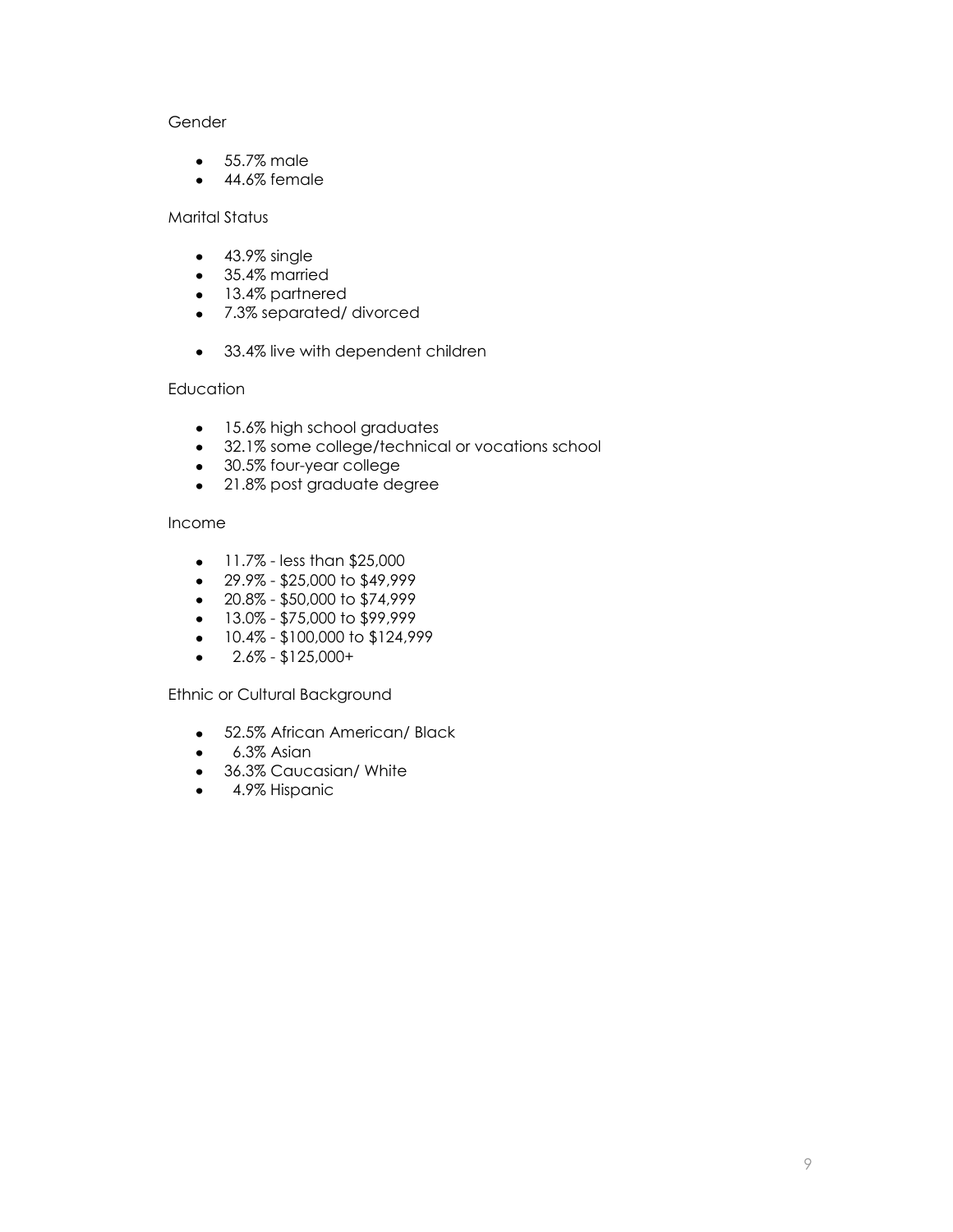#### **Economic Impact of Inner Harbor/Downtown Visitors**

The Fourth of July continues to be the busiest travel holiday of the year as children are out of school and families head to their favorite or new vacation spot. Nearly 35 million travelers were expected to take the roads and skies over the Fourth of July weekend. The east coast is full of great places to enjoy the weekend and cities and towns are competing for tourist dollars.

This section explains the direct and indirect business volume and government revenues generated by visitors to Inner Harbor/downtown on July 4th, 2010. While we can not assume that all dollars spent in the area are attributable to the Baltimore"s Office of Promotion and Arts firework display, research demonstrates that the fireworks plays a significant role in drawing people to Inner Harbor/downtown. To reiterate these statistical findings, 52% of survey respondents indicated that they were *not likely* or *not likely at all* to visit Inner Harbor/downtown if there were no fireworks in the evening of the Fourth of July. And 62.4% of respondents revealed that fireworks were their primary reason for celebrating the Fourth at Inner Harbor/downtown.

Economic impact generally measures *new money* brought into the economy by out-ofarea visitors. Spending by local residents, those residing in downtown Baltimore are not included. Local spending merely represents a redistribution of existing money in the community and as such is not considered new money.

With 120,000 people visiting Inner Harbor/downtown, market research determined that 17.4% of attendees reside in downtown Baltimore. And 99,120 people came from *outside* of area bringing fresh dollars into the local economy.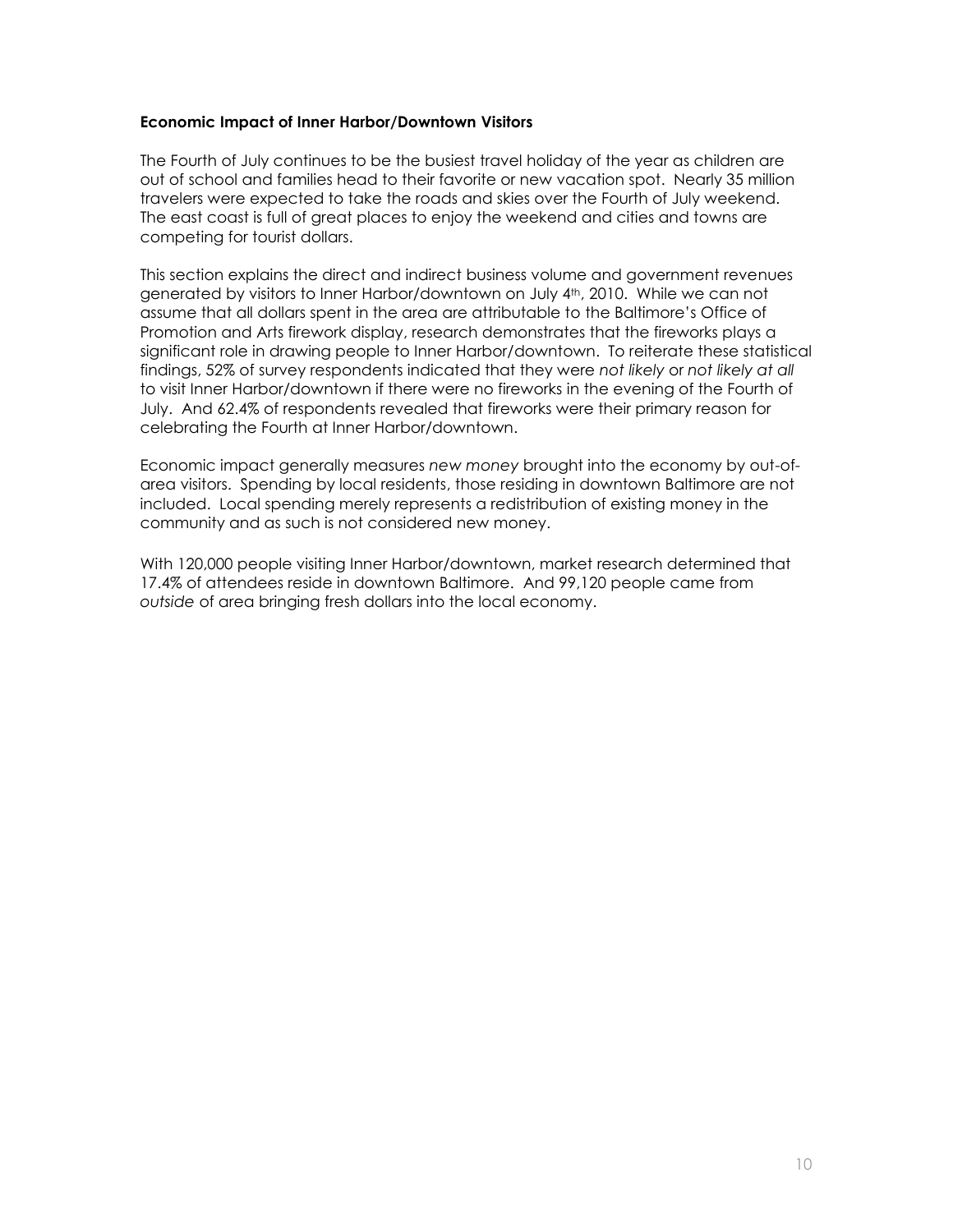### **Business Volume Impact The Direct and Indirect Expansion of the Economy**

July 4<sup>th</sup>, 2010 had a total economic impact on Inner Harbor/downtown Baltimore's business volume of \$13.6 million, comprising \$5 million in direct impact and a further \$8.6 million in indirect impact.

The following chart breaks down the visitor dollars spent on food and drinks and local restaurants and bars, entertainment, retail, gasoline, ground transportation, lodging, etc. in Inner Harbor/downtown Baltimore. The indirect impact takes into account the respending of direct impact within the economy as a result of the multiplier effect.

| <b>Visitor Spending</b>        | Impact       |
|--------------------------------|--------------|
|                                |              |
| Food and drinks in restaurants | \$2,075,203  |
| Overnight accommodations       | \$1,067,427  |
| Retail                         | \$926,058    |
| <b>Entertainment</b>           | \$400,264    |
| Ground transportation          | \$30,357     |
| Gasoline purchases             | \$170,225    |
| Parking                        | \$360,913    |
| <b>Direct Impact</b>           | \$5,030,447  |
| multiplier                     | 1.7          |
| <b>Indirect Impact</b>         | \$8,551,760  |
| <b>Total Economic Impact</b>   | \$13,582,207 |

Seventy-three percent of survey respondents spent money on food and drinks at local restaurants on July 4th. The average party expenditure at restaurants is \$96.98. Sixty-six percent of visitors generated revenue for retailers while the average party spent \$63.28 on souvenirs, clothing, etc.

## **Government Revenue Impact**

When a holiday such as the Fourth of July brings people and money into the area, tax revenues are generated for local and state governments. Tax revenues are paid directly by the event visitors on purchases such as retail, food and drinks, and overnight lodging, as well as gasoline and parking. This study does not measure the government revenues generated by the indirect impact of the event.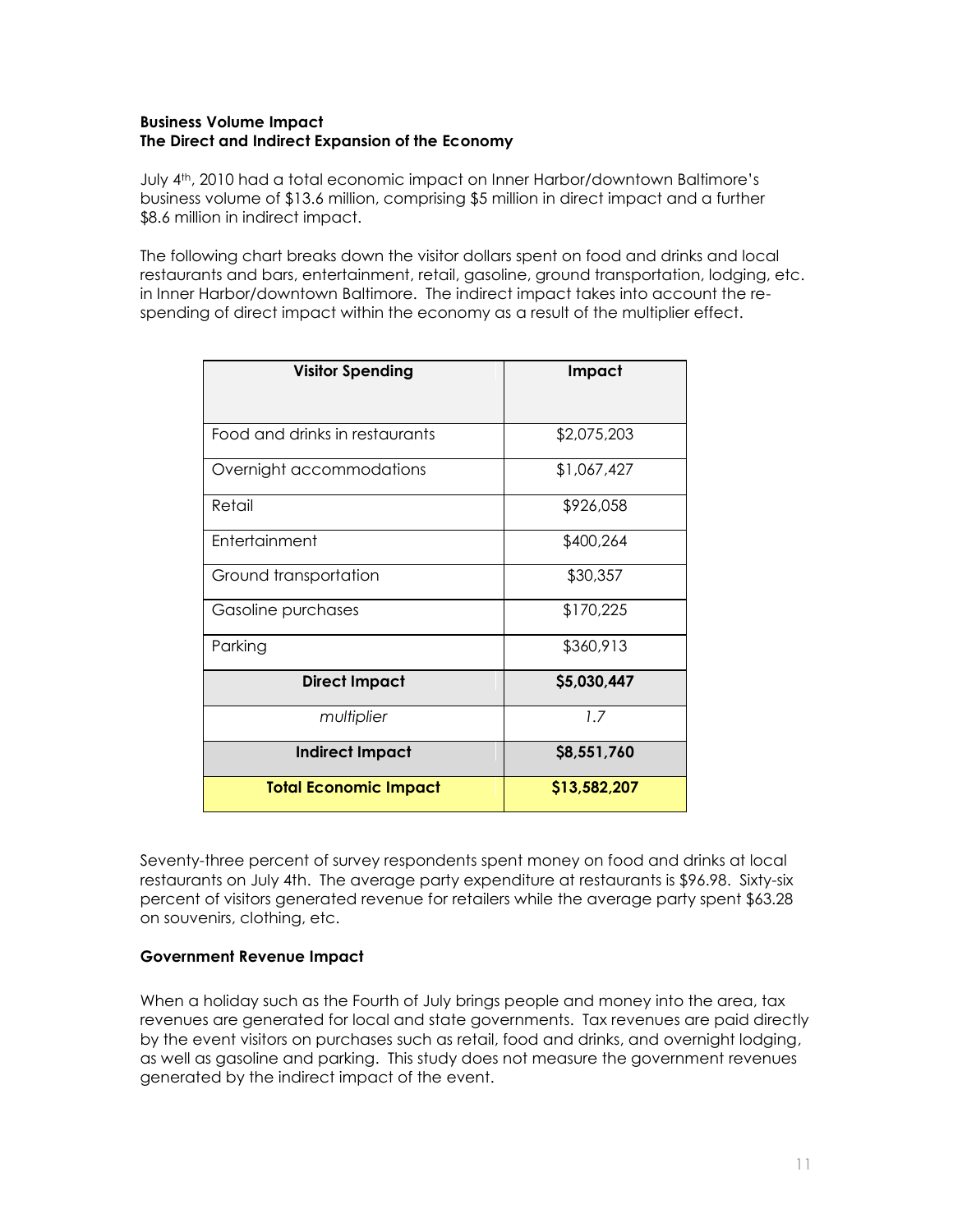## **Sales Tax**

As previously detailed, Fourth of July generated substantial revenue for businesses in Inner Harbor/downtown. Accordingly, direct spending by out-of-area visitors generated \$204,091 in sales tax revenues for the State of Maryland from food and beverage, retail, and entertainment purchases.

## **Hotel Tax**

July 4th, 2010 guaranteed full occupancy for many local hotels. Survey research reveals that 31.3% of Inner Harbor/downtown visitors spent the night at a local hotel/motel. Survey respondents paid an average price of \$147.64 per night. Overnight guests generated a direct impact of \$1.1 million for local hotel merchants. This spending also generates hotel room tax revenues for the local and state governments. The City of Baltimore gained \$80,057 in hotel tax revenue on July 4th. The State of Maryland gained \$64,045 in tax revenue.

### **Gasoline Excise Tax**

Out-of-area visitors spent \$170,225 in gasoline during their travels to Inner Harbor/downtown to celebrate July 4th. A gasoline excise tax of \$.235 per gallon generates \$14,546 for the State of Maryland.

## **Parking Tax**

A 16% parking tax generated \$57,746 for the City of Baltimore during its July 4th celebrations.